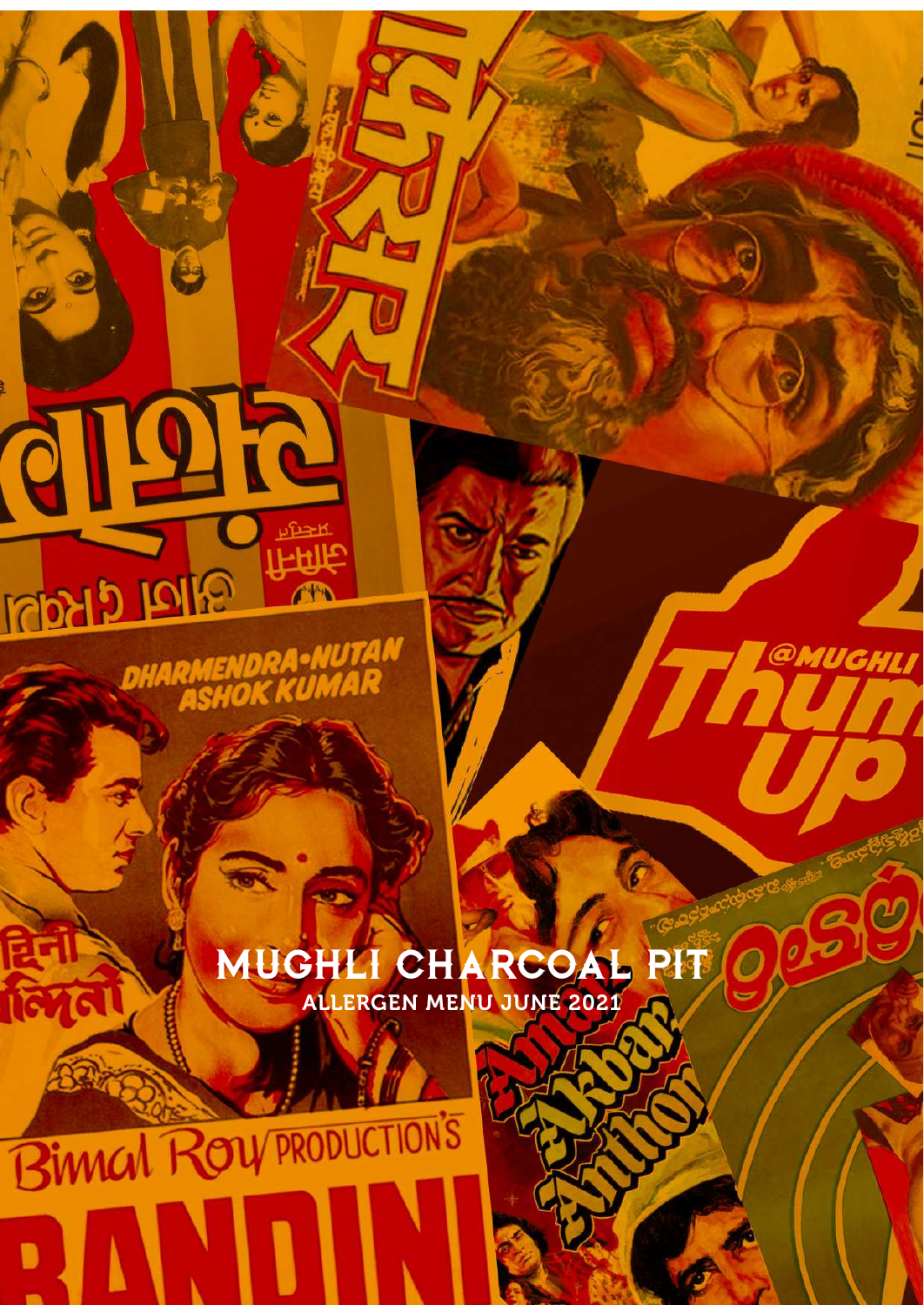

*Image courtesy of Len Grant, #therusholmesketcher* 

## KEY

- **o** Known to contain a particular allergen
- Shares common cooking equipment (such as a fryer) with other allergen containing dishes
- $\pm$  Known to be handled or packaged in a factory which has allergens present and may, therefore, contain traces

#### PLEASE NOTE

Authentic spices, used throughout our open kitchen, come from factories in india and pakistan which handle ALL allergens (including peanuts) - as a result, we cannot guarantee that any dish will be 100% allergen free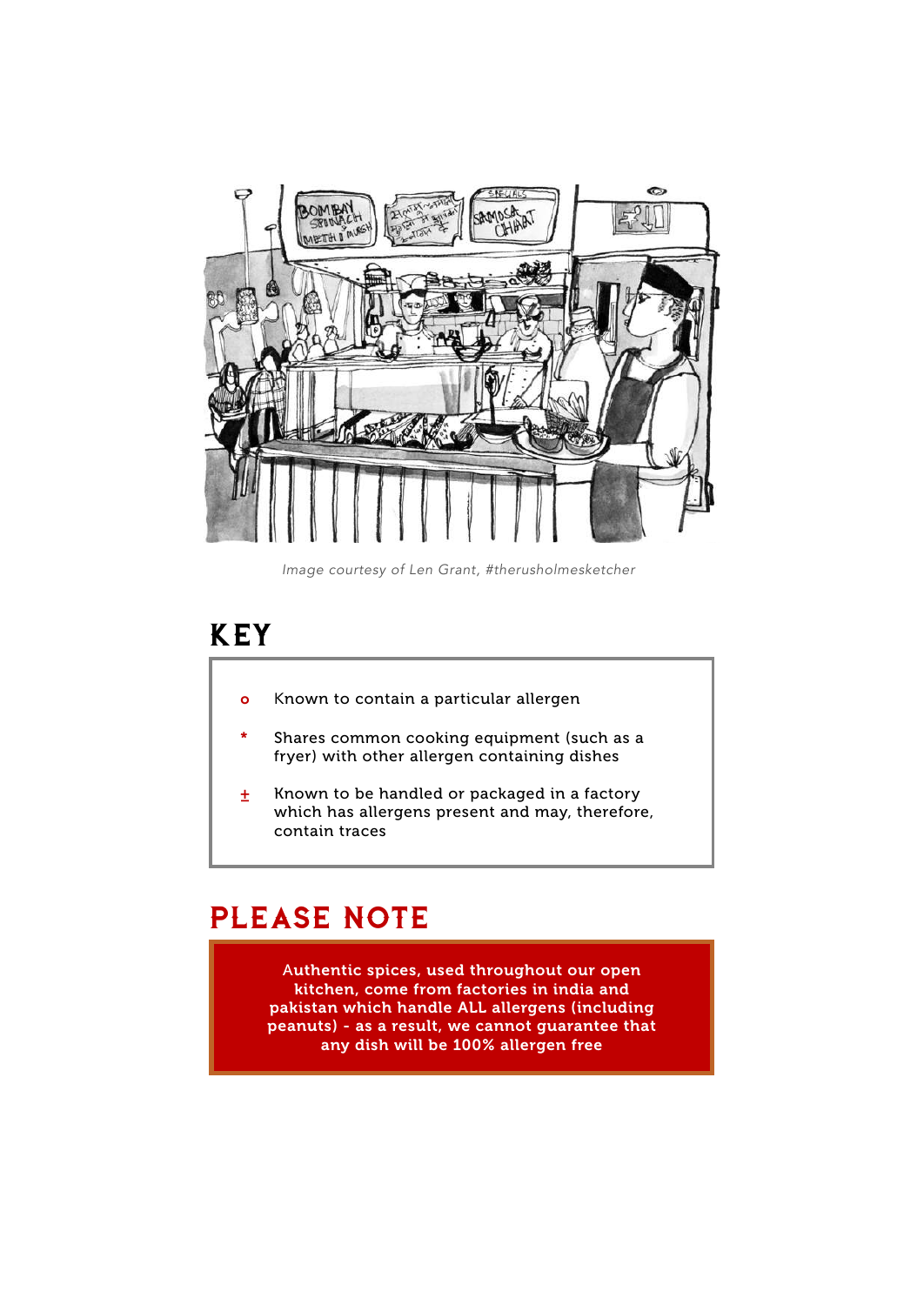## sN ACKS+dips

|                      | P<br>E<br>A<br>N<br>U<br>T | T<br>$\mathsf{R}$<br>E<br>E.<br>$\mathbf N$<br>U<br>T<br>$\mathsf{S}$ | м<br>$\bf{I}$<br>L<br>К | E<br>G<br>G | C<br>E<br>$\mathsf{R}$<br>E<br>A<br>$\mathbf{L}$ | $\mathsf S$<br>$\circ$<br>Y<br>A | F<br>I<br>S<br>H | $\mathsf C$<br>$\mathsf{R}$<br>U<br>$\mathsf{S}$<br>T<br>A<br>$\mathsf{C}$<br>E<br>A<br>$\mathsf{N}$ | M<br>$\circ$<br>L<br>L<br>U<br>$\mathsf S$<br>$\mathsf{C}$<br>$\mathsf{S}$ | M<br>U<br>$\sf S$<br>T<br>$\boldsymbol{\mathsf{A}}$<br>${\sf R}$<br>D | S<br>E<br>S<br>$\boldsymbol{\mathsf{A}}$<br>м<br>E | S<br>U<br>L<br>P<br>Η<br>I<br>T<br>E<br>$\mathsf{S}$ | L<br>U<br>$\mathsf{P}$<br>I<br>$\overline{N}$ | $\mathsf{C}$<br>E<br>l.<br>E<br>${\sf R}$<br>Y |
|----------------------|----------------------------|-----------------------------------------------------------------------|-------------------------|-------------|--------------------------------------------------|----------------------------------|------------------|------------------------------------------------------------------------------------------------------|----------------------------------------------------------------------------|-----------------------------------------------------------------------|----------------------------------------------------|------------------------------------------------------|-----------------------------------------------|------------------------------------------------|
| Papadum Basket       |                            |                                                                       |                         |             |                                                  | $\bullet$                        |                  |                                                                                                      |                                                                            |                                                                       |                                                    |                                                      |                                               |                                                |
| Chilli Imli          | 士                          | Ŧ                                                                     |                         |             |                                                  |                                  |                  |                                                                                                      |                                                                            |                                                                       |                                                    |                                                      |                                               |                                                |
| <b>Cumin Raita</b>   | Ŧ                          | Ŧ                                                                     | $\mathbf{o}$            |             | $\mathbf{o}$                                     | Ŧ                                |                  |                                                                                                      |                                                                            |                                                                       | Ŧ                                                  |                                                      |                                               |                                                |
| Hara Bara            |                            |                                                                       |                         |             |                                                  | $\mathbf{o}$                     |                  |                                                                                                      |                                                                            |                                                                       |                                                    |                                                      |                                               |                                                |
| Lime Pickle          |                            | Ŧ                                                                     | Ŧ                       |             |                                                  | Ŧ                                |                  |                                                                                                      |                                                                            | $\bullet$                                                             | Ŧ                                                  | Ŧ                                                    |                                               | 土                                              |
| <b>Mango Chutney</b> | Ŧ                          | Ŧ                                                                     | Ŧ                       |             | Ŧ                                                | Ŧ                                |                  |                                                                                                      |                                                                            | 士                                                                     | Ŧ                                                  |                                                      |                                               |                                                |
| <b>Mint Raita</b>    | Ŧ                          | Ŧ                                                                     | $\mathbf{o}$            |             |                                                  |                                  |                  |                                                                                                      |                                                                            |                                                                       |                                                    |                                                      |                                               |                                                |
| <b>Pickled Salad</b> | Ŧ                          | Ŧ                                                                     |                         |             |                                                  | $\mathbf{o}$                     |                  |                                                                                                      |                                                                            | $\mathbf{o}$                                                          | $\mathbf{o}$                                       | $\mathbf{o}$                                         |                                               |                                                |
| <b>Tomato Onions</b> | Ŧ                          | Ŧ                                                                     |                         |             |                                                  | Ŧ                                |                  |                                                                                                      |                                                                            |                                                                       |                                                    |                                                      |                                               |                                                |
| Vegan Raita          | 士                          | Ŧ                                                                     |                         |             | Ŧ                                                | $\bullet$                        |                  |                                                                                                      |                                                                            |                                                                       | Ŧ                                                  |                                                      |                                               |                                                |

# PAKORA FRY

|                   | P<br>E<br>A<br>N<br>U<br>T | T<br>${\sf R}$<br>E<br>E<br>$\overline{N}$<br>U<br>T<br>$\mathsf{S}$ | м<br>I<br>L<br>К | E<br>G<br>G  | C<br>E<br>$\overline{\mathsf{R}}$<br>E<br>A<br>L | $\mathsf S$<br>$\circ$<br>Y<br>A | F<br>I<br>S<br>H | $\mathsf{C}$<br>$\overline{\mathsf{R}}$<br>U<br>$\mathsf S$<br>T<br>A<br>$\mathsf{C}$<br>E<br>A<br>N | м<br>O<br>L<br>L<br>U<br>$\sf S$<br>$\mathsf{C}$<br>$\overline{\mathsf{s}}$ | M<br>U<br>$\frac{1}{T}$<br>$\boldsymbol{\mathsf{A}}$<br>${\sf R}$<br>D | S<br>E<br>S<br>A<br>М<br>E | $\mathsf S$<br>U<br>L<br>$\mathsf{P}$<br>H<br>I<br>T<br>E<br>$\overline{s}$ | L<br>U<br>$\mathsf{P}$<br>I<br>N | $\frac{C}{E}$<br>l.<br>$\frac{E}{R}$<br>Y |
|-------------------|----------------------------|----------------------------------------------------------------------|------------------|--------------|--------------------------------------------------|----------------------------------|------------------|------------------------------------------------------------------------------------------------------|-----------------------------------------------------------------------------|------------------------------------------------------------------------|----------------------------|-----------------------------------------------------------------------------|----------------------------------|-------------------------------------------|
| Bang Chicken *    | 士                          | 士                                                                    |                  |              | 士                                                | $\mathbf{o}$                     |                  |                                                                                                      |                                                                             | $\bullet$                                                              | 士                          | $\bullet$                                                                   |                                  |                                           |
| Bhajias *         | 士                          | 士                                                                    |                  |              | 士                                                | $\mathbf{o}$                     |                  |                                                                                                      |                                                                             |                                                                        | 士                          |                                                                             |                                  |                                           |
| Bun Kebab *       | 士                          | 士                                                                    | $\mathbf{o}$     | $\mathbf{o}$ | $\bullet$                                        | $\bullet$                        |                  |                                                                                                      |                                                                             | $\bullet$                                                              | $\bullet$                  | $\bullet$                                                                   |                                  |                                           |
| Fish Pakora *     | 士                          | 士                                                                    |                  |              | 士                                                | $\mathbf{o}$                     | $\mathbf{o}$     |                                                                                                      |                                                                             | $\mathbf{o}$                                                           | $\bullet$                  | $\bullet$                                                                   |                                  |                                           |
| Gunpowder Fries * | 士                          | 士                                                                    | 士                |              | 士                                                | $\bullet$                        |                  |                                                                                                      |                                                                             | 士                                                                      | 士                          | 士                                                                           |                                  |                                           |
| Okra Fries *      | 士                          | 士                                                                    | 士                |              | $\bullet$                                        | $\bullet$                        |                  |                                                                                                      |                                                                             | 士                                                                      | 士                          | 士                                                                           |                                  |                                           |
| Samosa *          | 士                          | 士                                                                    |                  |              | $\bullet$                                        | $\bullet$                        |                  |                                                                                                      |                                                                             | 士                                                                      | 士                          |                                                                             |                                  |                                           |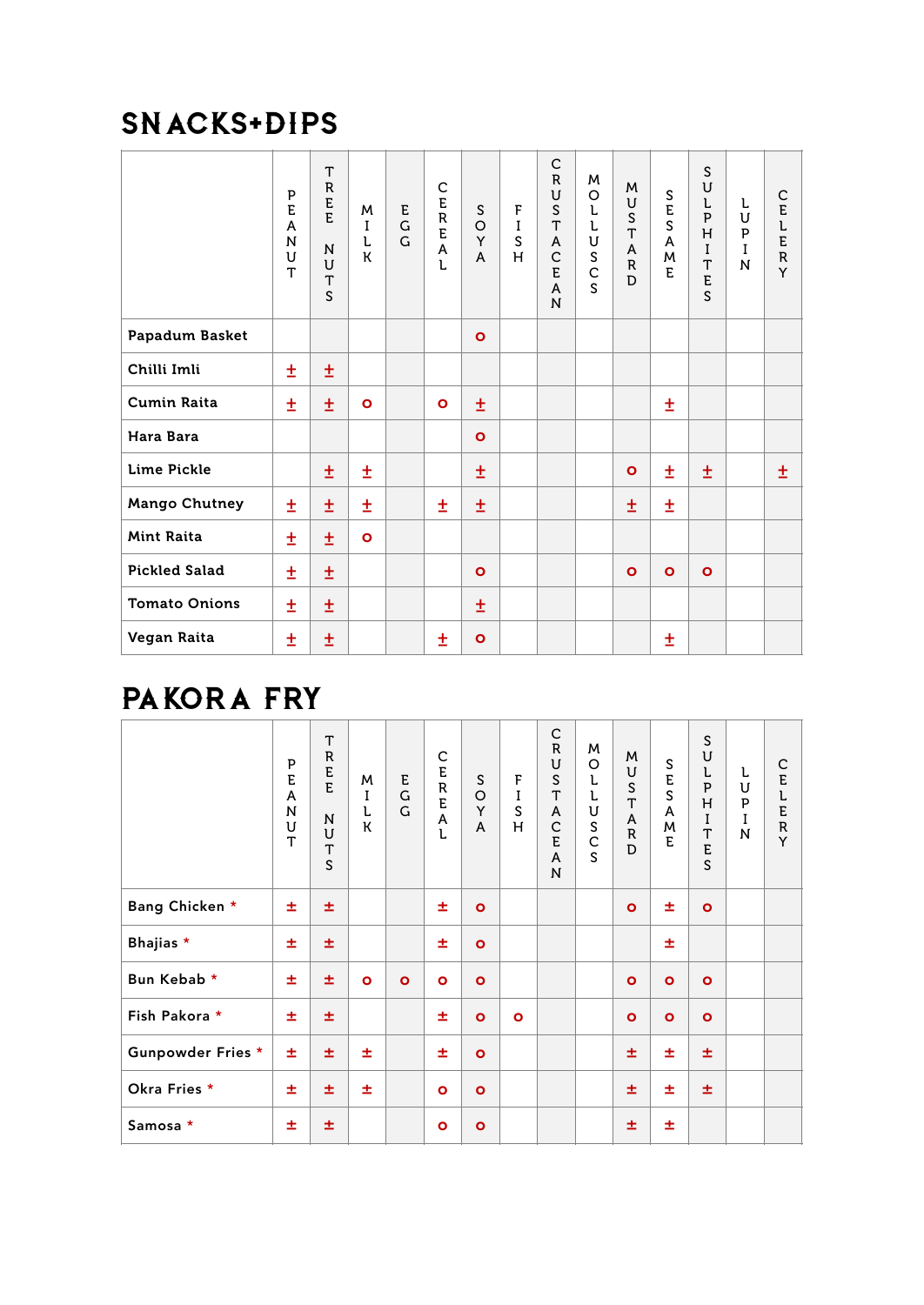### STREET CHA AT

|                              | P<br>E<br>A<br>N<br>U<br>т | T<br>$\mathsf{R}$<br>E<br>E<br>N<br>U<br>T<br>S | м<br>I<br>L<br>К | E<br>G<br>G | C<br>E<br>R<br>E<br>A<br>L | S<br>$\circ$<br>Y<br>A | F<br>т<br>1<br>S<br>H | C<br>$\mathsf{R}$<br>U<br>S<br>T<br>A<br>C<br>E<br>A<br>$\mathsf{N}$ | м<br>$\circ$<br>L<br>L<br>U<br>$\mathsf S$<br>$\mathsf{C}$<br>$\mathsf{S}$ | M<br>U<br>$\mathsf S$<br>$\overline{T}$<br>A<br>$\mathsf{R}$<br>D | S<br>E<br>$\sf S$<br>A<br>M<br>E | S<br>U<br>L<br>P<br>H<br>I<br>T<br>E<br>S | L<br>U<br>P<br>I<br>N | C<br>E<br>L<br>E<br>$\mathsf{R}$<br>Y |
|------------------------------|----------------------------|-------------------------------------------------|------------------|-------------|----------------------------|------------------------|-----------------------|----------------------------------------------------------------------|----------------------------------------------------------------------------|-------------------------------------------------------------------|----------------------------------|-------------------------------------------|-----------------------|---------------------------------------|
| Bhangin' Baba-G <sup>1</sup> | 士                          | 土                                               | Ŧ                |             | $\mathbf{o}$               | $\mathbf{o}$           |                       |                                                                      |                                                                            | $\mathbf{o}$                                                      | Ŧ                                | 土                                         |                       |                                       |
| <b>Gol Gappay</b>            | 士                          | 土                                               | 土                |             | $\mathbf{o}$               | $\circ$                |                       |                                                                      |                                                                            | 土                                                                 | 土                                | 土                                         |                       |                                       |
| Pataka Potato *              | Ŧ                          | 土                                               |                  |             | Ŧ                          | $\mathbf{o}$           |                       |                                                                      |                                                                            | $\mathbf{o}$                                                      | 土                                |                                           |                       |                                       |
| Tikki Tikki Chaat *          | 士                          | 士                                               |                  |             | $\mathbf{o}$               | $\mathbf{o}$           |                       |                                                                      |                                                                            |                                                                   | Ŧ                                |                                           |                       |                                       |

1. only the baba-naan served with our bhangin' baba-g (aubergine dip) contains gluten

## CHARCOAL PIT

|                              | P<br>E<br>A<br>N<br>U<br>T | T<br>${\sf R}$<br>E<br>E<br>N<br>U<br>T<br>S | M<br>$\mathbf{I}$<br>L<br>К | E<br>G<br>G  | C<br>E<br>$\mathsf{R}$<br>E<br>A<br>L | $\mathsf S$<br>$\circ$<br>Y<br>A | F<br>$\mathbf{I}$<br>S<br>H | $\mathsf C$<br>${\sf R}$<br>U<br>S<br>T<br>A<br>$\mathsf{C}$<br>E<br>A<br>$\mathbf N$ | M<br>$\circ$<br>L<br>L<br>U<br>S<br>$\mathsf{C}$<br>$\overline{\mathsf{s}}$ | M<br>U<br>S<br>T<br>A<br>$\mathsf{R}$<br>D | $\mathsf S$<br>E<br>S<br>A<br>M<br>E | S<br>$\sf U$<br>L<br>P<br>H<br>I<br>T<br>E<br>$\mathsf{S}$ | L<br>U<br>$\mathsf{P}$<br>$\mathbf I$<br>$\overline{M}$ | $\mathsf{C}$<br>E<br>L<br>E<br>${\sf R}$<br>Y |
|------------------------------|----------------------------|----------------------------------------------|-----------------------------|--------------|---------------------------------------|----------------------------------|-----------------------------|---------------------------------------------------------------------------------------|-----------------------------------------------------------------------------|--------------------------------------------|--------------------------------------|------------------------------------------------------------|---------------------------------------------------------|-----------------------------------------------|
| Chicken Seekh                | 士                          | 士                                            |                             |              |                                       | $\mathbf{o}$                     |                             |                                                                                       |                                                                             | Ŧ                                          | Ŧ                                    | $\mathbf{o}$                                               |                                                         |                                               |
| Chicken Tikka *              | Ŧ                          | 士                                            | $\mathbf{o}$                |              | Ŧ                                     | $\mathbf{o}$                     |                             |                                                                                       |                                                                             | $\mathbf{o}$                               | 士                                    | $\mathbf{o}$                                               |                                                         | $\mathbf{o}$                                  |
| Malai Broccoli <sup>2*</sup> | Ŧ                          | $\mathbf{o}$                                 | $\mathbf{o}$                |              | Ŧ                                     | Ŧ                                |                             |                                                                                       |                                                                             | Ŧ                                          | 士                                    |                                                            |                                                         |                                               |
| Mixed Grill *                | Ŧ                          | Ŧ                                            | $\mathbf{o}$                | $\mathbf{o}$ | $\mathbf{o}$                          | $\mathbf{o}$                     |                             |                                                                                       |                                                                             | $\mathbf{o}$                               | Ŧ                                    | $\mathbf{o}$                                               |                                                         | $\mathbf{o}$                                  |
| Lamb Chops 3 *               | Ŧ                          | Ŧ                                            | $\mathbf{o}$                |              | $\mathbf{o}$                          | $\mathbf{o}$                     |                             |                                                                                       |                                                                             | $\mathbf{o}$                               | $\mathbf{o}$                         | $\mathbf{o}$                                               |                                                         | $\mathbf{o}$                                  |
| Leopard Roll *               | 士                          | Ŧ                                            | $\bullet$                   | $\mathbf{o}$ | $\bullet$                             | $\mathbf{o}$                     |                             |                                                                                       |                                                                             | Ŧ                                          | 士                                    | $\mathbf{o}$                                               |                                                         |                                               |
| Lamb Seekh *                 | 士                          | 士                                            | $\bullet$                   | $\mathbf{o}$ | $\mathbf{o}$                          | $\mathbf{o}$                     |                             |                                                                                       |                                                                             | Ŧ                                          | Ŧ                                    | $\bullet$                                                  |                                                         |                                               |
| Scorpion Prawns *            | 士                          | Ŧ                                            | $\bullet$                   |              | 士                                     | $\mathbf{o}$                     |                             | $\mathbf{o}$                                                                          |                                                                             | $\mathbf{o}$                               | Ŧ                                    | $\mathbf{o}$                                               |                                                         | $\mathbf{o}$                                  |
| Tand. Chicken *              |                            |                                              |                             |              |                                       | $\mathbf{o}$                     |                             |                                                                                       |                                                                             | $\mathbf{o}$                               |                                      | $\mathbf{o}$                                               |                                                         | $\mathbf{o}$                                  |

2. toasted almonds (tree nuts) are added as a garnish and can be removed on request

3. toasted sesame seeds are used as a garnish only and can be removed on request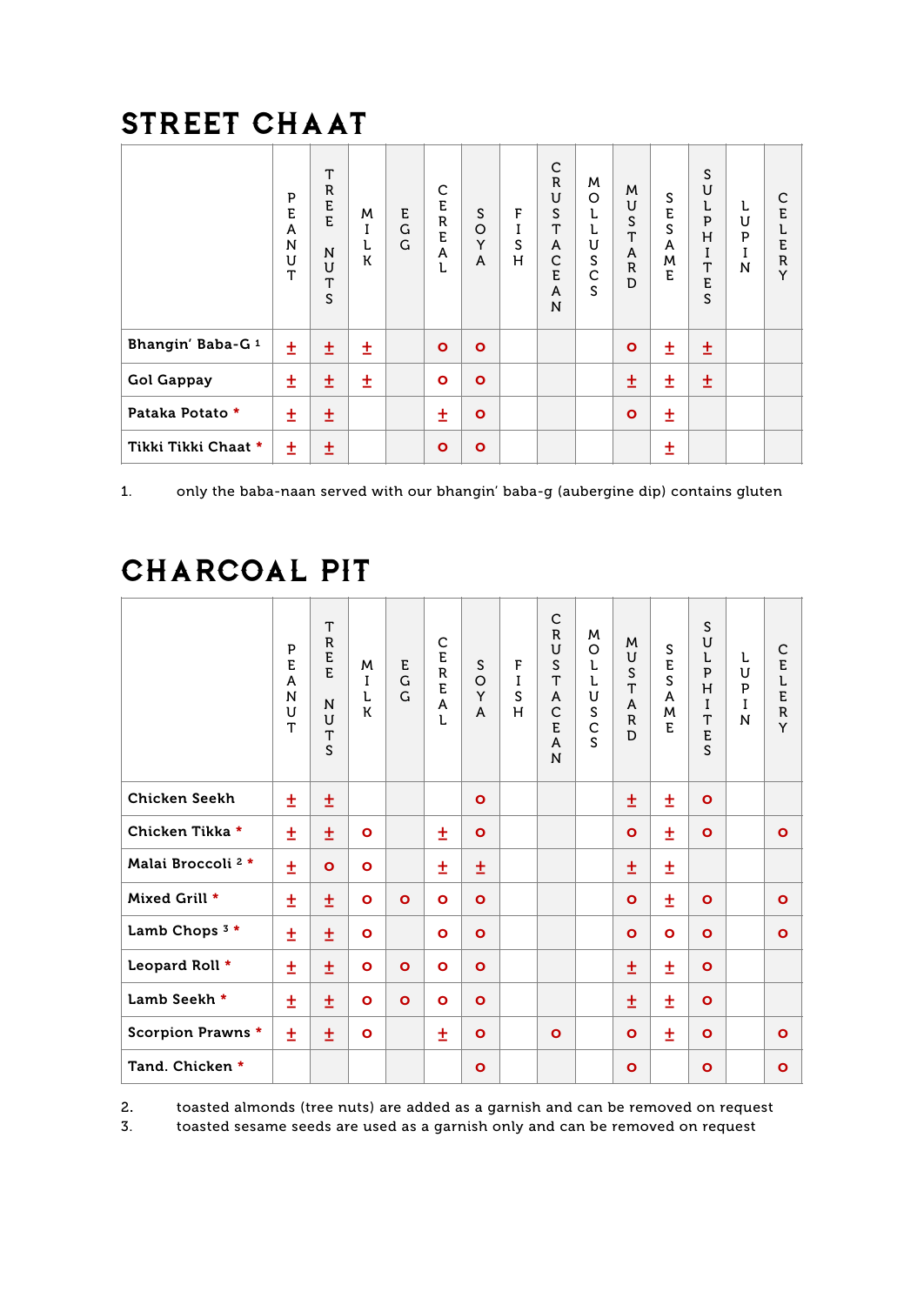## CURRY

|                       | P<br>E<br>A<br>N<br>U<br>T | T<br>R<br>E<br>E<br>N<br>U<br>T<br>S | м<br>$\mathbf{I}$<br>L<br>к | E.<br>G.<br>G | $\mathsf C$<br>E<br>$\mathsf{R}$<br>E.<br>A<br>L | S<br>$\circ$<br>Y<br>A | F<br>$\mathbf{I}$<br>$\mathsf S$<br>H | $\mathsf{C}$<br>$\mathsf{R}$<br>U<br>S<br>T<br>A<br>$\mathsf{C}$<br>E<br>A<br>N | м<br>O<br>L<br>L<br>U<br>$\sf S$<br>$\mathsf{C}$<br>$\mathsf{S}$ | M<br>U<br>$\sf S$<br>$\mathsf T$<br>A<br>${\sf R}$<br>D | S<br>E<br>S<br>А<br>М<br>E | S<br>U<br>L<br>P<br>H<br>$\bf{I}$<br>T<br>E<br>$\mathsf S$ | L<br>U<br>P<br>$\bf{I}$<br>N | $\mathsf C$<br>E<br>L<br>$\mathsf E$<br>${\sf R}$<br>Y |
|-----------------------|----------------------------|--------------------------------------|-----------------------------|---------------|--------------------------------------------------|------------------------|---------------------------------------|---------------------------------------------------------------------------------|------------------------------------------------------------------|---------------------------------------------------------|----------------------------|------------------------------------------------------------|------------------------------|--------------------------------------------------------|
| Karai Chicken         | 士                          | Ŧ                                    | $\bullet$                   |               | Ŧ                                                | $\mathbf{o}$           |                                       |                                                                                 |                                                                  | Ŧ                                                       | Ŧ                          |                                                            |                              |                                                        |
| Karai Desi Lamb       | Ŧ                          | 士                                    | $\mathbf{o}$                |               | Ŧ                                                | $\mathbf{o}$           |                                       |                                                                                 |                                                                  | Ŧ                                                       | 士                          |                                                            |                              |                                                        |
| Karai Fish *          | 士                          | Ŧ                                    | $\bullet$                   |               | Ŧ                                                |                        | $\mathbf{o}$                          |                                                                                 |                                                                  | Ŧ                                                       | Ŧ                          |                                                            |                              |                                                        |
| Karai Paneer          | 士                          | Ŧ                                    | $\mathbf{o}$                |               | 士                                                | $\mathbf{o}$           |                                       |                                                                                 |                                                                  | Ŧ                                                       | Ŧ                          |                                                            |                              |                                                        |
| Karai Prawn           | Ŧ                          | Ŧ                                    | $\bullet$                   |               | Ŧ                                                | $\mathbf{o}$           | $\mathbf{o}$                          | $\mathbf{o}$                                                                    |                                                                  | Ŧ                                                       | Ŧ                          |                                                            |                              |                                                        |
| Apna Chicken          | 士                          | Ŧ                                    | $\mathbf{o}$                |               | $\bullet$                                        | $\bullet$              |                                       |                                                                                 |                                                                  | $\mathbf{o}$                                            |                            |                                                            |                              | $\mathbf{o}$                                           |
| Achari Sabsi          | 士                          | Ŧ                                    |                             |               | Ŧ                                                | $\bullet$              |                                       |                                                                                 |                                                                  | Ŧ                                                       | Ŧ                          |                                                            |                              |                                                        |
| <b>Butter Chicken</b> | Ŧ                          | Ŧ                                    | $\mathbf{o}$                |               | 士                                                | $\mathbf{o}$           |                                       |                                                                                 |                                                                  | Ŧ                                                       | Ŧ                          |                                                            |                              | $\mathbf{o}$                                           |
| Chicken Biryani       | Ŧ                          | Ŧ                                    | $\mathbf{o}$                |               | $\mathbf{o}$                                     | $\mathbf{o}$           |                                       |                                                                                 |                                                                  | $\mathbf{o}$                                            | $\mathbf{o}$               | $\mathbf{o}$                                               |                              |                                                        |
| Chicken Bombay        | Ŧ                          | Ŧ                                    |                             |               | Ŧ                                                | $\mathbf{o}$           |                                       |                                                                                 |                                                                  | Ŧ                                                       | $\mathbf{o}$               | $\mathbf{o}$                                               |                              |                                                        |
| Chickpea Bombay       | 士                          | 士                                    |                             |               |                                                  | $\mathbf{o}$           |                                       |                                                                                 |                                                                  |                                                         | $\mathbf{o}$               | $\mathbf{o}$                                               |                              |                                                        |
| Chicken L.Spinach     | 士                          | Ŧ                                    | $\bullet$                   |               |                                                  | $\mathbf{o}$           |                                       |                                                                                 |                                                                  |                                                         | $\mathbf{o}$               | $\mathbf{o}$                                               |                              |                                                        |
| Chicken Romaal        | Ŧ                          | Ŧ                                    |                             |               |                                                  | $\mathbf{o}$           |                                       |                                                                                 |                                                                  |                                                         | $\mathbf{o}$               | $\mathbf{o}$                                               |                              |                                                        |
| Ch Tk Masala          | Ŧ                          | Ŧ                                    | $\mathbf{o}$                |               | Ŧ                                                | $\mathbf{o}$           |                                       |                                                                                 |                                                                  | Ŧ                                                       | Ŧ                          |                                                            |                              | $\mathbf{o}$                                           |
| Jalfrezi              | 士                          | Ŧ                                    | $\mathbf{o}$                |               | Ŧ                                                | $\mathbf{o}$           |                                       |                                                                                 |                                                                  | Ŧ                                                       | Ŧ                          |                                                            |                              |                                                        |
| Lamb Biryani          | Ŧ                          | 士                                    | $\bullet$                   |               | $\bullet$                                        | $\bullet$              |                                       |                                                                                 |                                                                  | $\mathbf{o}$                                            | $\bullet$                  | $\bullet$                                                  |                              |                                                        |
| Lamb L.Spinach        | 士                          | Ŧ                                    | $\bullet$                   |               |                                                  | $\bullet$              |                                       |                                                                                 |                                                                  |                                                         | $\bullet$                  | $\bullet$                                                  |                              |                                                        |
| Lal Murgh             | Ŧ                          | Ŧ                                    |                             |               | Ŧ.                                               | $\bullet$              |                                       |                                                                                 |                                                                  | $\bullet$                                               | Ŧ.                         |                                                            |                              |                                                        |
| Neembu Gosht          | Ŧ                          | Ŧ.                                   | $\bullet$                   |               | Ŧ.                                               | $\bullet$              |                                       |                                                                                 |                                                                  | Ŧ                                                       | Ŧ                          |                                                            |                              |                                                        |
| Paneer L.Spinach      | Ŧ                          | Ŧ                                    | $\bullet$                   |               | Ŧ.                                               | $\bullet$              |                                       |                                                                                 |                                                                  | Ŧ                                                       | $\bullet$                  | $\bullet$                                                  |                              |                                                        |
| <b>Staff Handi</b>    | Ŧ                          | Ŧ.                                   |                             |               |                                                  | $\bullet$              |                                       |                                                                                 |                                                                  |                                                         |                            |                                                            |                              |                                                        |
| Vegan Biryani         | 士                          | Ŧ.                                   | $\bullet$                   |               | $\bullet$                                        | $\bullet$              |                                       |                                                                                 |                                                                  | $\bullet$                                               | $\bullet$                  | $\bullet$                                                  |                              |                                                        |
| Vegan Romaal          | Ŧ                          | $\bullet$                            |                             |               | Ŧ.                                               | $\bullet$              |                                       |                                                                                 |                                                                  | Ŧ                                                       | $\bullet$                  | $\bullet$                                                  |                              |                                                        |